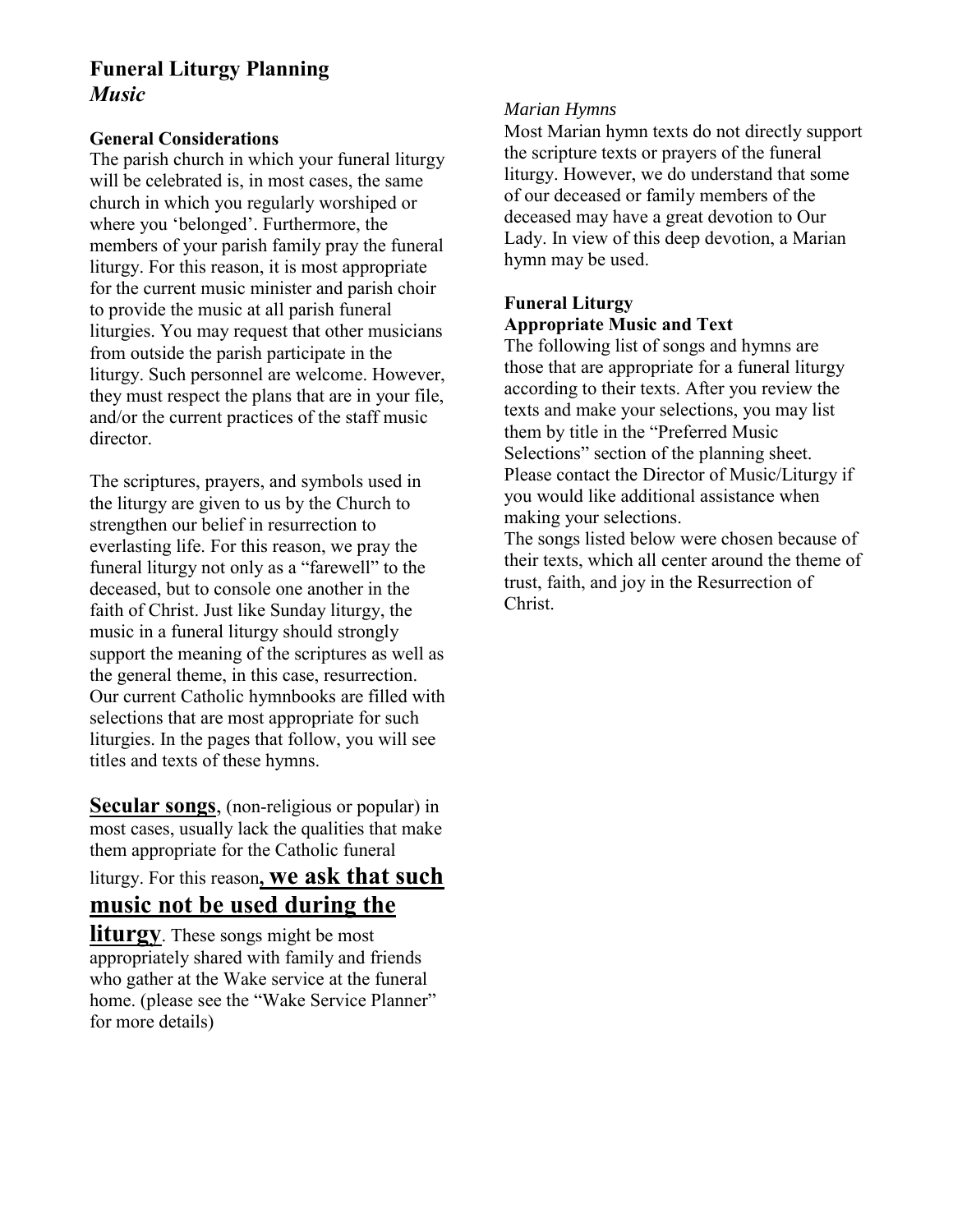# **FUNERAL MUSIC SAMPLE CD**

## *Responsorial Psalms*

#### **CD-1 Ps 25 I Lift My Soul to You**

*(Refrain)* To you, O Lord, I lift my soul, my God. *Vs 1*Your ways, O Lord, make known to me; teach me your paths. Guide me in your truth, for you are my God, and for you I will wait.

*Vs 2*Good and upright is the Lord; he shows us the way. He guides the meek to justice, he teaches the humble to follow his ways.

*Vs3* Your way, O Lord, is kindness to those who are true. Your friendship is with those who love you; you reveal to them your Word.

#### **CD-2 Ps 27 The Goodness of the Lord**

*(Refrain)* I believe, I believe, I shall see the goodness of the Lord, in the Land of the Living.

*Vs1* The Lord is my light, the Lord is my rock, my salvation. The Lord is my refuge, guarding my life, in whom should I be afraid?

*Vs2* There is one thing I ask; may I live in the house of my Lord. I shall gaze on God's goodness, all of my days, I shall live in the shelter of God

*Vs3* I believe I shall see the goodness of God in the land of the living; be strong, wait for the Lord.

#### **CD-3 Ps 23 The Lord is My Shepherd**

*Refrain* The Lord is my Shepherd, there is nothing I shall want.

1- The Lord is my shepherd…in verdant pastures…

#### **CD-4 Ps 63 My Soul is Thirsting**

*Refrain* My soul is thirsting for you O Lord, thirsting for you my God.

1 – O God you are my God; and I will always praise you. In the shadow of your wings I cling to you, you hold me high.

2 – I will never be afraid; I will not be abandoned. Even when the road is long and weary, your hand will rescue me.

# **CD-5 Ps 103 The Lord is Kind & Merciful**

*Refrain*The Lord is kind and merciful.

1 – Bless the Lord O my soul and all my being bless His Name; bless the Lord and forget not his benefits.

2 – He gathers all your iniquities, and comforts your sorrows; redeems your life from destruction, and crowns you in his kindness.

3 – Merciful, merciful and gracious is our God; slow to anger abounding in kindness.

#### *All Other Songs and Hymns – Select 4*  **Go Forth (Not on CD)**

Go forth, Christian soul from this world in the name of God. Go forth, go forth, beautiful one.

1-Fly away with the angels, with the aid of the holy ones. To the place where tears are washed away, to the place where love abides.

2-Fly away, to the Savior, fly away to the Savior's side. To the place where mercy reigns, to the place where love abides.

#### **CD-6 Be With Me Lord**

(Ref) Be with me, Lord, when I am in trouble. When I am in trouble, be with me, Lord.

1. If you seek a shelter, then come to the Lord, our God. Say to the Lord, "My refuge, I place my trust in you." 2. No evil shall snare you, no harm come upon your home. God sends to you his angels to guard you on your way.

3. Your feet shall not stumble; The angels will lift you high. You shall defy the viper and those who cause you harm.

4. Because of your love, because of your faithfulness, God will indeed be with you to save you from all fear.

## **CD-7 I the Lord**

(ref) I the Lord am with you, always by your side. Come and take my hand, for I will lead you home. Follow me, Follow me.

(1) I am the resurrection, and I am the life; if you believe in me you shall live forever.

(2) you shall have new life, and live it to the full. Turn your sorrow into joy for life has just begun!

## **CD-8 Go In Peace**

1. There will be no more darkness. There is no more night, no more night. There will be no more sadness, only joy and light, joy and light. Lift your eyes beyond the hills and see the dawn. There is beautiful mercy in the arms of the holy one.

(Ref) Go in peace, God be with you. Go in peace, be at rest with the saints and the angels. Now you are free. Go in peace.

2. See the Father is waiting with a robe of white, purest white. Go and feast at his table with the bread of life, bread of life. Lift your heart, rejoice and sing for you are home; home at last and forever in the arms of the holy one.

## **CD-9 Hold Me in Life**

Hold me in life for you are my safety; always my eyes are looking for you.

(1) Because you are just who you are, don't pass me by but show me your mercy, I will wait for you all my life.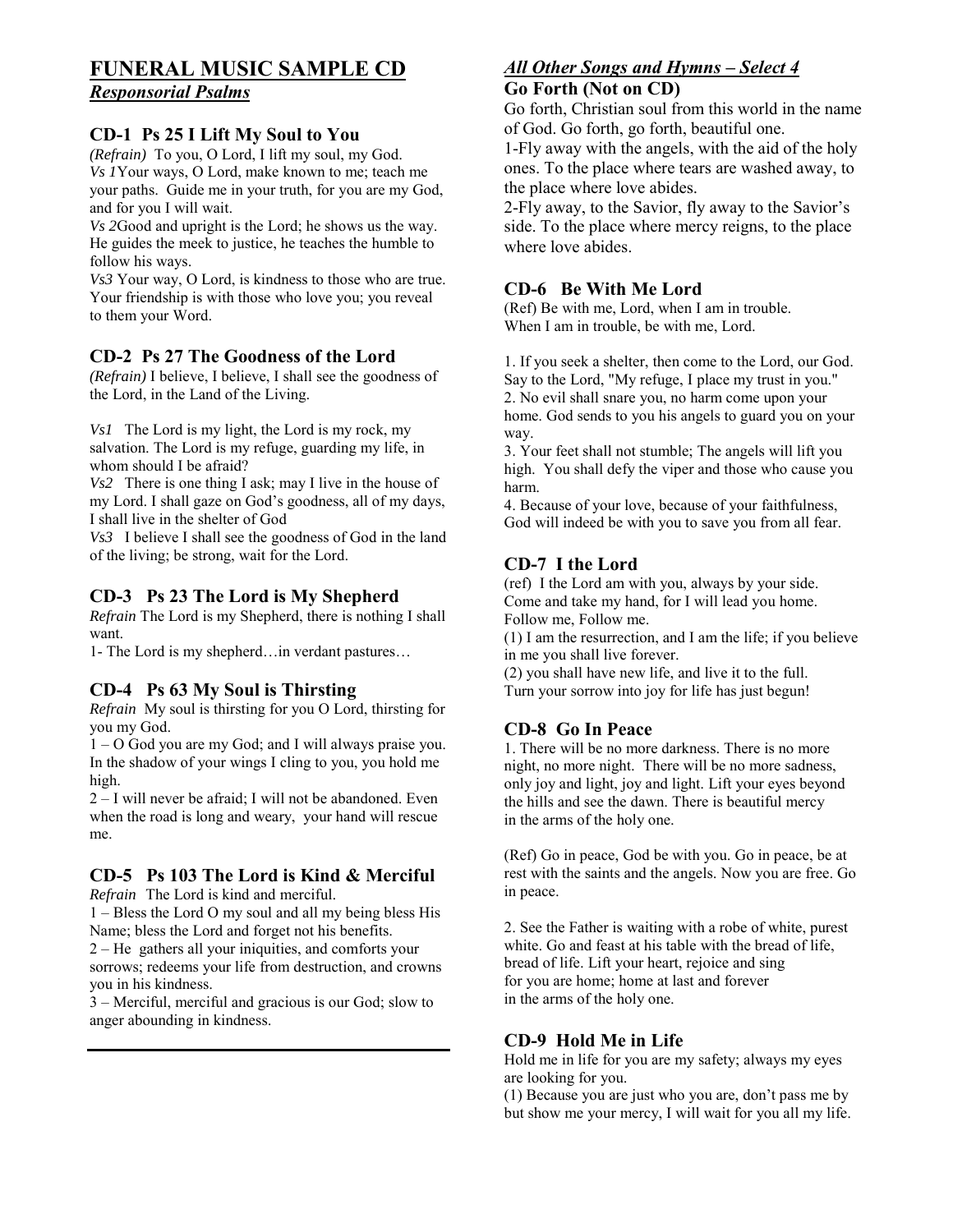## **CD-10 We Shall Rise Again**

- 1. Come to me all you weary, with your burdens and pain. Take my yoke on your shoulders and learn from me. I am gentle and humble, and your should with find rest, for my yoke is easy and my burden is light.
- 2. Though we walk through the darkness, evil we do not fear. You are walking beside us with your rod and your staff. Only goodness and kindness follow us all our lives. We shall dwell in the Lord's house for so many years to come!
- 3. We depend on God's mercy, mercy which never fades. We remember our covenant and the promise Jesus made; If we die with Christ Jesus, we shall live with Him, and if we are faithful, we shall reign with Him!
- 4. Do not fear death's dominion, look beyond earth and grave. See the brightness of Jesus shining out to light our way. Loving Father and Spirit, loving Jesus the Son, all God's people together we shall live on as one.
- 5. At the door there to greet us, martyrs, angels and saints, and our family and loved ones, every one freed from their chains. We shall feel their acceptance, and joy of new life. We shall join in the gathering reunited in God's love!

(Refrain – between each verse)

We shall rise again on the last day with the faithful rich and poor, coming to the house of Lord Jesus we will find and open door there, we will find an open door.

## **CD-12 By Name I Have Called You**

By name I have called you, by name I have saved you. By name you are mine, you are precious to me. By name I have called you, by name I will send you, forever, with you I will be. *Vs 1* Before you were born I knew you; within your mother's womb I formed you; I appointed you to speak in my name. *Vs 2* Comfort my people; speak to their hearts; speak tenderly to them.

## **CD-13 Like a Child Rests**

Like a child rests in its mother's arms, so will I rest in you. *Vs 1* My God, I am not proud. I do not look for things too great. *Vs 2* My God, I trust in you. You care for me, you give me peace.

## **CD-15 Like a Shepherd**

Like a shepherd he feeds his flock and gathers the lambs in his arms. Holding them carefully close to his heart, leading them home.

*Vs 2* I myself will shepherd them for others have led them astray. The lost I will rescue and heal their wounds and pasture them giving them rest.

*Vs 3* Come unto me if you are heavily burdened, and take my yolk upon your shoulders; I will give you rest.

#### **CD-17 O God, You Search Me**

- 1. O God you search me and you know me. All my thoughts lie open to your gaze. When I walk or lie down you are before me; ever the maker and keeper of my days.
- 2. You know my resting and my rising. You discern my purpose from afar, and with love everlasting you besiege me; in every moment of life or death, you are.
- 3. Before a word is on my tongue, Lord, you have known its meaning through and through. You are with me beyond my understanding; God of my present, my past and future, too.
- 4. Although your Spirit is upon me, still I search for shelter from your light. There is no where on earth I can escape you, even the darkness is radiant in your sight.
- 5. For you created me and shaped me, gave me life within my mother's womb. For the wonder of who I am I praise you; Safe in your hands all creation is made new.

## **CD-18 Eye Has Not Seen**

Eye has not seen, ear has not heard what God has ready for those who love Him. Spirit of love, come give us the mind of Jesus; teach us the wisdom of God.

*Vs 1* When pain and sorrow weigh us down, be near to us O Lord. Forgive the weakness of our faith, and bear us up within your peaceful word.

*Vs 2* Our lives are but a single breath, we flower and we fade. Yet all our days are in your hands, so we return in love what love has made.

#### **CD-22 I Know That My Redeemer Lives! (Version 2)**

1- I know that my redeemer lives the one who calls me home. I long to see God face to face, to see with my own eyes.

(Refrain) I know that my redeemer lives, that I shall rise again. 2- I know that I shall one day see the goodness of the Lord. When God will wipe away our tears and death will be no more. (ref)

3- The last day I shall rise again, shall be remade like God. My home shall be by God's own side, the dying rising Lord! (ref)

## **CD-24 The Strife Is O'er**

#### Alleluia!

1- The strife is o'er the battle done, Now is the Victor's triumph won; O let the song of praise be sung…

2- On the third morn he rose again, Glorious in majesty to reign, O let us swell the joyful strain…

3- O risen Lord, all praise to thee, who from our sin has set us free, That we may live eternally…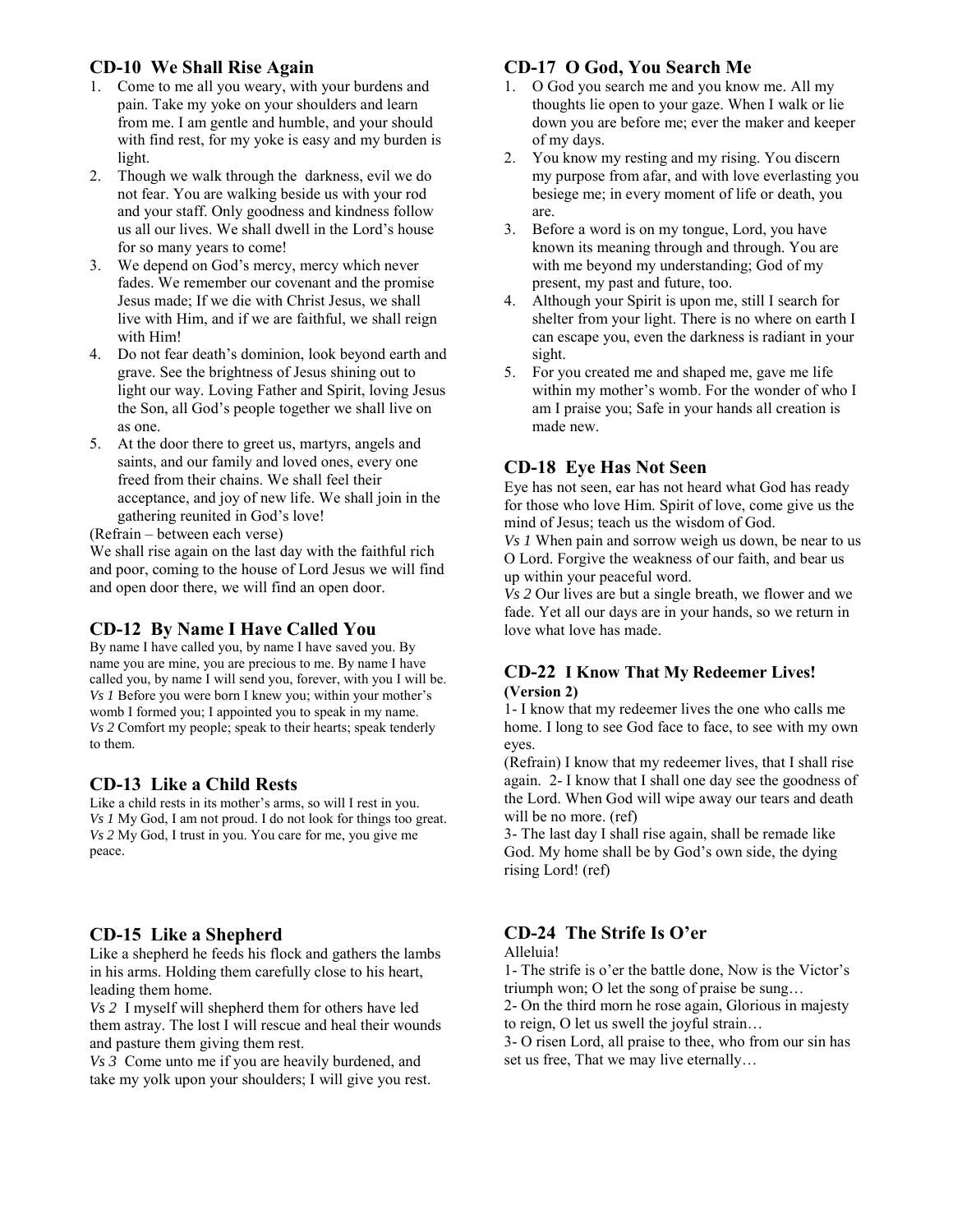## **CD-25 Jerusalem My Destiny**

I have fixed my eyes on your hills, Jerusalem my destiny Though I cannot see the end for me, I cannot turn away. We have set our hearts for the way; this journey is our destiny. Let no one walk alone, the journey makes us one.

(vs) To the tombs I went to mourn the hope I thought was gone. Here among you I awoke to unexpected dawn.

## **CD-26 The Supper of the Lord**

Precious body, precious blood, here in bread and wine, here the Lord prepares the feast divine. Bread of love is broken now, cup of life is poured: come, share the supper of the Lord.

1. This is the bread of God coming down from heav'n, giving life to us, to all the world. 2. "I am the living spring of eternal life;

you that drink from me shall not thirst again."

3. "I am the bread of heav'n giving life to you;

you that eat this bread shall never die."

4. "All those who feed on me have their life in me,

as I have my life in the living God."

5. All praise to you, O Christ, present in this feast, in this bread we share in one life, one Lord.

# **CD-27 I Am the Bread of Life**

*Vs1* 

I am the bread of life, you who come to me shall not hunger; and who believe in me shall not thirst. No one can come to me unless the Father beckons.

And I will raise you up…on the last day.

*Vs 4* 

I am the resurrection, I am the life. If you believe in me even though you die, you shall live forever.

*Vs 5* 

Yes, Lord I believe that you are the Christ, the Son of God who have come into the world.

## **CD-28 Where My Father Lives**

Where my Father lives there is room for all; there is room for all where my Father lives, and a place for you will be waiting there. Come to me: I will bring you home. 1. I am the Way, the Truth and the Life. No one comes to the Father except through me. 2. Have faith in God; have faith in me. Know wherever I am, you will also be.

## **CD-29 Be Not Afraid**

*Vs1* 

You shall cross the barren desert, but you shall not die of thirst. You shall wander far in safety, though you do not know the way. You shall speak your words in foreign lands and all will understand. You shall see the face of God and live. *Refrain* 

Be not afraid, I go before you always. Come, follow Me and I will give you rest.

## **CD-30 On Eagle's Wings**

*Vs 1* You who dwell in the shelter of the Lord; who abide in his shadow for life, say to the Lord: "my refuge, my rock in whom I trust!"

*(refrain)* And he will raise you up on eagle's wings, bear you on the breath of dawn, make you to shine like the sun, and hold you in the palm of his hand.

*Vs 2* The snare of the fowler will never capture you and famine will bring you no fear. Under his wings you refuge, his faithfulness, your shield.

*Vs 3* You need not fear the terror of the night, nor the arrow that flies by day. Though thousands fall about you, near you it shall not come.

*Vs 4* For to his angels he's given a command to guard you in all of your ways; upon their hands they will bear you up lest you dash your foot against a stone.

## **CD-31 Here I Am, Lord**

*Vs 1* I, the Lord of sea and sky, I have heard my people cry. All who dwell in dark and sin my hand will save. I who made the stars of night, I will make their darkness bright. Who will bear my light to them? Whom shall I send?

*Vs 2* I, the Lord of snow and rain, I have borne my people's pain. I have wept for love of them. They turn away. I will break their hearts of stone, give them hearts for love alone. I will speak my word to them. Whom shall I send?

*Vs 3* I, the Lord of wind and flame, I will tend the poor and lame. I will set a feast for them. My hand will save. Finest bread I will provide till their hearts be satisfied. I will give my life to them. Whom shall I send?

*(Refrain)* Here I am, Lord. Is it I, Lord? I have heard you calling in the night. I will go, Lord, if you lead me. I will hold your people in my heart.

## **(not on CD) You Are Near**

O Lord, I know you are near, standing always at my side. You guard me from the foe and you lead me in ways everlasting. *Vs 1* 

Lord you have searched my heart and you know when I sit and when I stand. Your hand is upon me protecting me from death, keeping me from harm.

## **(NOT on CD) Amazing Grace**

## **(NOT on CD) How Great Thou Art**

#### **Other Songs -Stand By Me**

1. When the storms of life are raging, Lord, stand by me. when the current pulls me under, Lord, stand by me. When the rising waters toss me like a ship upon the sea, You who rule the wind and water, Lord, stand by me.

Stand by me, stand by me. Lift me up from the restless sea. When I am lost, when love can't be found, when no one cares, Lord, stand by me.